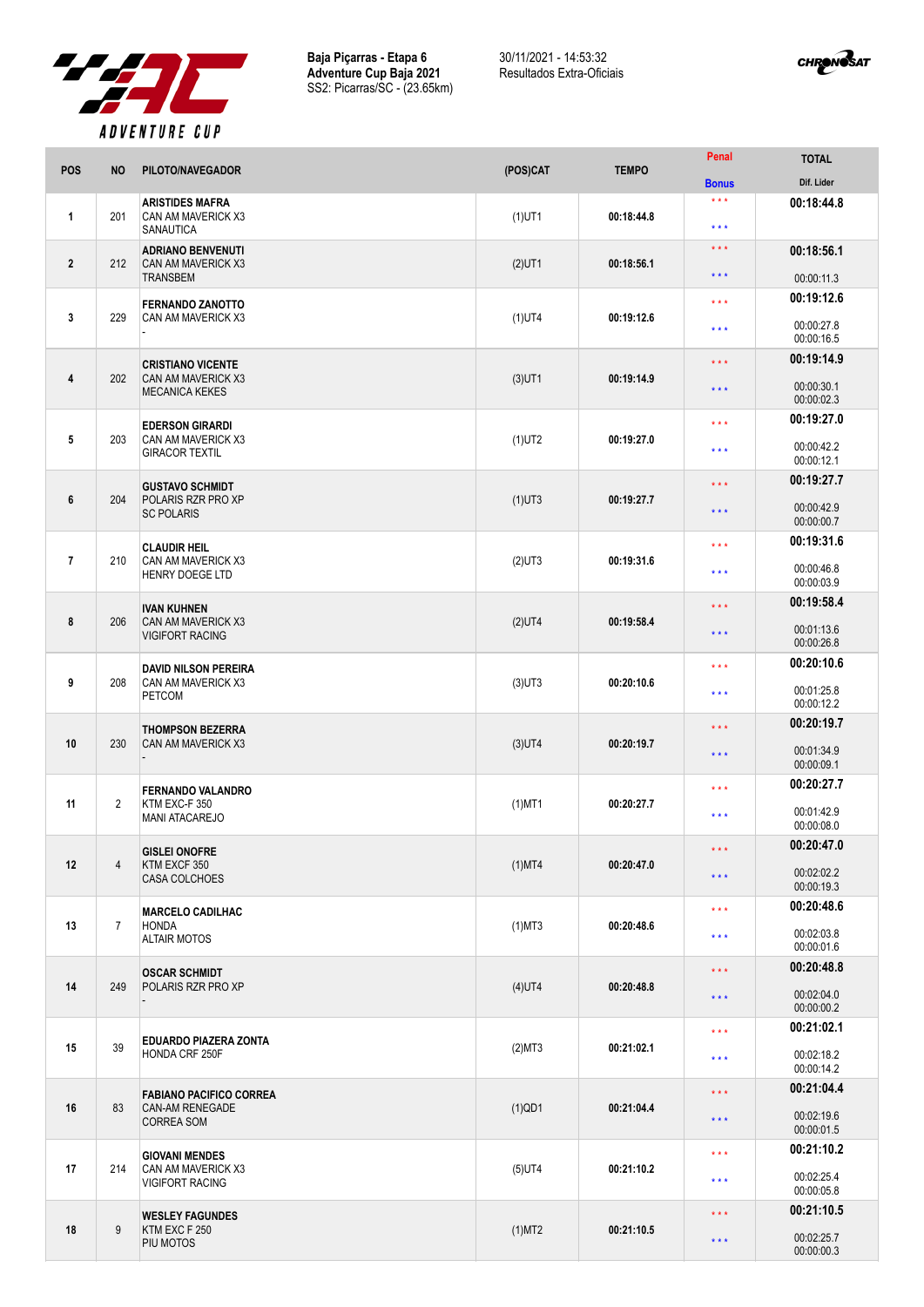| 19 | 49  | <b>NILSON TECILLA</b><br>HONDA CRF 250F          | (2)MT4    | 00:21:25.2 | ***                     | 00:21:25.2               |
|----|-----|--------------------------------------------------|-----------|------------|-------------------------|--------------------------|
|    |     | <b>CHARLES MOTOS</b>                             |           |            | $\star \star \star$     | 00:02:40.4<br>00:00:14.7 |
|    |     | <b>CARILOS FUZON</b>                             |           |            | $\star$ $\star$ $\star$ | 00:21:40.4               |
| 20 | 11  | KTM SXF 250                                      | (2)MT2    | 00:21:40.4 | $\star$ $\star$ $\star$ | 00:02:55.6<br>00:00:15.2 |
|    |     | <b>ROBERTO WAN DALL</b>                          |           |            | $\star \star \star$     | 00:21:50.6               |
| 21 | 10  | KTM XCF 250<br><b>SERGICAR</b>                   | $(3)$ MT4 | 00:21:50.6 | $***$                   | 00:03:05.8<br>00:00:10.2 |
|    |     | <b>LUIZ FELIPE VIANI</b>                         |           |            | $\star \star \star$     | 00:21:52.0               |
| 22 | 226 | CAN AM MAVERICK X3<br>HUPI - PULLO               | $(4)$ UT3 | 00:21:52.0 | $\star\star\star$       | 00:03:07.2<br>00:00:01.4 |
|    |     | <b>FABIO ESPERANDIO</b>                          |           |            | $\star \star \star$     | 00:22:04.7               |
| 23 | 120 | <b>CAN-AM RENEGADE</b>                           | $(2)$ QD1 | 00:22:04.7 | $\star \star \star$     | 00:03:19.9<br>00:00:12.7 |
|    |     | JORGE HENRIQUE DA FONSECA                        |           |            | $\star \star \star$     | 00:22:10.1               |
| 24 | 22  | HONDA CRF 250F<br>EU                             | $(3)$ MT3 | 00:22:10.1 | $\star$ $\star$ $\star$ | 00:03:25.3<br>00:00:05.4 |
|    |     | <b>CAIO SOUSA</b>                                |           |            | $***$                   | 00:22:23.1               |
| 25 | 30  | KAWASAKI KXF 250F<br>ZENO AUTO PECAS             | $(3)$ MT2 | 00:22:23.1 | $\star \star \star$     | 00:03:38.3<br>00:00:13.0 |
|    |     | <b>SANDRO PAGANELLI</b>                          |           |            | $\star \star \star$     | 00:22:32.3               |
| 26 | 13  | KAWASAKI KLX 450                                 | $(1)$ MT5 | 00:22:32.3 | $\star\star\star$       | 00:03:47.5<br>00:00:09.2 |
|    |     | <b>EDSON TUZINO NOLE</b>                         |           |            | $\star \star \star$     | 00:22:38.0               |
| 27 | 211 | CFMOTO ZFORCE 1000 SPORT<br><b>CFMOTO RACING</b> | $(1)$ UT5 | 00:22:38.0 | $\star \star \star$     | 00:03:53.2<br>00:00:05.7 |
|    |     | <b>EDUARDO MAFRA</b>                             |           |            | $\star$ $\star$ $\star$ | 00:22:41.5               |
| 28 | 213 | CAN AM MAVERICK X3<br><b>MAFRATEX</b>            | $(5)$ UT3 | 00:22:41.5 | $\star \star \star$     | 00:03:56.7<br>00:00:03.5 |
|    |     | <b>MARCO AURELIO CADILHAC</b>                    |           |            | $***$                   | 00:22:46.1               |
| 29 | 18  | YAMAHA TTR 230<br><b>ALTAIR MOTOS</b>            | $(4)$ MT3 | 00:22:46.1 | $\star \star \star$     | 00:04:01.3<br>00:00:04.6 |
|    |     | <b>GERSON BERTI</b>                              |           |            | $\star$ $\star$ $\star$ | 00:22:49.9               |
| 30 | 12  | SUZUKI DRZ-400<br><b>METALBERTI</b>              | $(2)$ MT5 | 00:22:49.9 | $\star \star \star$     | 00:04:05.1<br>00:00:03.8 |
|    |     | <b>MARCOS RUDNICK</b>                            |           |            | $\star$ $\star$ $\star$ | 00:22:59.8               |
| 31 | 117 | HONDA FOURTRAXX<br><b>RUDNICK MOTOS</b>          | $(1)$ QD4 | 00:22:59.8 | $\star \star \star$     | 00:04:15.0<br>00:00:09.9 |
|    |     | <b>DENISIO DO NASCIMENTO</b>                     |           |            | $\star$ $\star$ $\star$ | 00:23:04.6               |
| 32 | 207 | CAN AM MAVERICK X3                               | $(4)$ UT1 | 00:23:04.6 | $\star$ $\star$ $\star$ | 00:04:19.8<br>00:00:04.8 |
|    |     | <b>ALEXANDRO PINCEGHER</b>                       |           |            | $\star \star \star$     | 00:23:14.7               |
| 33 | 16  | HONDA CRF 250F<br><b>EQUIPINHA SC</b>            | $(1)$ MT6 | 00:23:14.7 | $\star\star\star$       | 00:04:29.9<br>00:00:10.1 |
|    |     | <b>RICARDO AFFONSO KEIL</b>                      |           |            | $\star \star \star$     | 00:23:18.2               |
| 34 | 26  | YAMAHA YZF 400<br>CABO MOTOS                     | $(3)$ MT5 | 00:23:18.2 | $\star\star\star$       | 00:04:33.4<br>00:00:03.5 |
|    |     | <b>ALEX TERESK</b>                               |           |            | $\star$ $\star$ $\star$ | 00:23:18.9               |
| 35 | 76  | HONDA CRF 250<br>$\overline{\phantom{a}}$        | $(5)$ MT3 | 00:23:18.9 | $***$                   | 00:04:34.1<br>00:00:00.7 |
|    |     | <b>PAULINHO</b>                                  |           |            | $\star$ $\star$ $\star$ | 00:24:01.2               |
| 36 | 79  | CAN-AM RENEGADE                                  | $(3)$ QD1 | 00:24:01.2 | $\star$ $\star$ $\star$ | 00:05:16.4<br>00:00:42.3 |
|    |     | <b>DOUGLAS ANDREY ROCHA</b>                      |           |            | $\star \star \star$     | 00:24:43.3               |
| 37 | 109 | HONDA FOURTRAXX<br>ROCHA IMOVEIS                 | (1)QD3    | 00:24:43.3 | $\star \star \star$     | 00:05:58.5<br>00:00:42.1 |
|    |     | <b>EDUARDO BARTZ</b>                             |           |            | $\star \star \star$     | 00:25:04.0               |
| 38 | 27  | HONDA CRF 250 RX<br>NKO PREPARACOES              | (4)MT2    | 00:25:04.0 | $\star$ $\star$ $\star$ | 00:06:19.2<br>00:00:20.7 |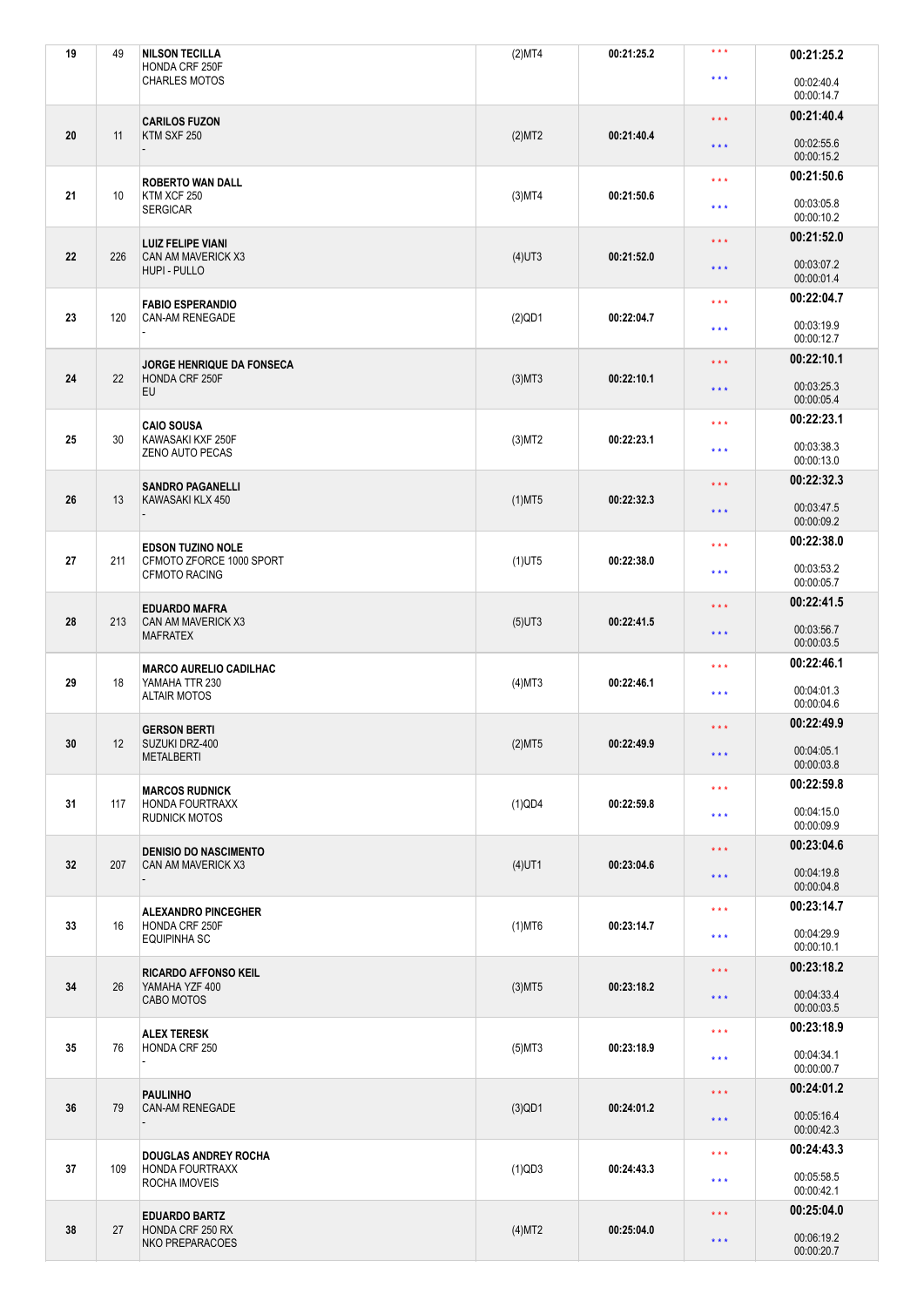| 39 | 61  | <b>VANDERLEI THELMA</b><br>YAMAHA YZ950      | $(4)$ MT5 | 00:25:14.8 | ***                     | 00:25:14.8               |
|----|-----|----------------------------------------------|-----------|------------|-------------------------|--------------------------|
|    |     |                                              |           |            | $\star \star \star$     | 00:06:30.0<br>00:00:10.8 |
|    |     | <b>LUCIANO HODECKER</b>                      |           |            | $\star \star \star$     | 00:25:18.6               |
| 40 | 19  | HONDA CRF 230<br><b>HODECKERPLANFIN</b>      | $(2)$ MT6 | 00:25:18.6 | $\star\star\star$       | 00:06:33.8<br>00:00:03.8 |
|    |     | <b>TIAGO PEAGLE DO NASCIMENTO</b>            |           |            | $***$                   | 00:25:25.6               |
| 41 | 222 | SPORT 100 CANAAN<br><b>BOMPACK RANCING</b>   | $(2)$ UT5 | 00:25:25.6 | * * *                   | 00:06:40.8<br>00:00:07.0 |
|    |     | <b>VANDERLEI PEIXER</b>                      |           |            | $\star \star \star$     | 00:26:02.4               |
| 42 | 42  | HONDA CRF 250 F<br><b>ORTHOBLU</b>           | $(3)$ MT6 | 00:26:02.4 | $\star\star\star$       | 00:07:17.6<br>00:00:36.8 |
|    |     | <b>ANTONIO MARCOS BEZERA</b>                 |           |            | $\star \star \star$     | 00:26:18.2               |
| 43 | 36  | KTM XCF 250<br><b>AUTOCAR</b>                | $(4)$ MT4 | 00:26:18.2 | $\star \star \star$     | 00:07:33.4<br>00:00:15.8 |
|    |     | <b>GUILHERME MACHADO</b>                     |           |            | $\star$ $\star$ $\star$ | 00:28:00.2               |
| 44 | 21  | HONDA XR 200R<br><b>TORK ACTION</b>          | $(6)$ MT3 | 00:28:00.2 | $\star$ $\star$ $\star$ | 00:09:15.4<br>00:01:42.0 |
|    |     | <b>LUIZ CARLOS PEREIRA JR</b>                |           |            | $***$                   | 00:29:12.3               |
| 45 | 45  | YAMAHA TTR 230<br><b>DIMENSE ENGENHA</b>     | $(7)$ MT3 | 00:29:12.3 | $***$                   | 00:10:27.5<br>00:01:12.1 |
|    |     | <b>CAROLINE RUDNICK</b>                      |           |            | $***$                   | 00:40:00.0               |
| 46 | 114 | HONDA FOURTRAXX<br><b>RUDNICK MOTOS</b>      | (2)QD3    | 00:40:00.0 | $\star\star\star$       | 00:21:15.2<br>00:10:47.7 |
|    |     | <b>LEANDER KASMIRSKI</b>                     |           |            | $\star \star \star$     | 00:40:00.0               |
| 47 | 225 | CAN AM MAVERICK X3<br>KAIANI                 | $(6)$ UT3 | 00:40:00.0 | $\star \star \star$     | 00:21:15.2<br>00:00:00.0 |
|    |     | <b>EVINICIUS BATISTA CRUZ</b>                |           |            | $\star \star \star$     | 00:40:00.0               |
| 48 | 116 | <b>CFORCE</b><br><b>CF FURACAO</b>           | $(3)$ QD3 | 00:40:00.0 | * * *                   | 00:21:15.2<br>00:00:00.0 |
|    |     | <b>WANDREI DIAS</b>                          |           |            | $***$                   | 00:40:00.0               |
| 49 | 205 | CAN AM MAVERICK X3<br><b>VIGIFORT RACING</b> | $(2)$ UT2 | 00:40:00.0 | $\star \star \star$     | 00:21:15.2<br>00:00:00.0 |
|    |     | <b>LOANDRO ANTON</b>                         |           |            | * * *                   | 00:40:00.0               |
| 50 | 1   | KTM EXCF 250<br>PROTORK - KTM                | $(2)$ MT1 | 00:40:00.0 | $\star$ $\star$ $\star$ | 00:21:15.2<br>00:00:00.0 |
|    |     | <b>ALLISON ANTON</b>                         |           |            | $\star$ $\star$ $\star$ | 00:40:00.0               |
| 51 | 3   | HONDA CRF250X<br><b>BINHO MOTOS</b>          | $(5)$ MT2 | 00:40:00.0 | $\star \star \star$     | 00:21:15.2<br>00:00:00.0 |
|    |     | <b>FABRICIO THEISS</b>                       |           |            | $\star$ $\star$ $\star$ | 00:40:00.0               |
| 52 | 5   | HONDA CRF250F<br><b>RUDNICK MOTOS</b>        | $(8)$ MT3 | 00:40:00.0 | $\star\star\star$       | 00:21:15.2<br>00:00:00.0 |
|    |     | <b>GIU WERMUTH</b>                           |           |            | $\star$ $\star$ $\star$ | 00:40:00.0               |
| 53 | 6   | KAWASAKI KX 450                              | $(5)$ MT4 | 00:40:00.0 | $\star\star\star$       | 00:21:15.2<br>00:00:00.0 |
|    |     | <b>FERNANDO PYKOCZ</b>                       |           |            | $\star \star \star$     | 00:40:00.0               |
| 54 | 8   | KAWASAKI KX 450 XC<br>REP PYKOCZ             | $(6)$ MT4 | 00:40:00.0 | $\star\star\star$       | 00:21:15.2<br>00:00:00.0 |
|    |     | <b>ALAN FERREIRA</b>                         |           |            | $\star$ $\star$ $\star$ | 00:40:00.0               |
| 55 | 14  | HONDA CRF 250F<br>SC <sub>27</sub>           | $(4)$ MT6 | 00:40:00.0 | $\star\star\star$       | 00:21:15.2<br>00:00:00.0 |
|    |     | <b>JEAN BACHMANN</b>                         |           |            | $\star$ $\star$ $\star$ | 00:40:00.0               |
| 56 | 15  | HONDA CRF 230<br><b>MOVEIS BACHMANN</b>      | $(9)$ MT3 | 00:40:00.0 | $\star$ $\star$ $\star$ | 00:21:15.2<br>00:00:00.0 |
|    |     | <b>DIMITRIS RUSEZYK JR</b>                   |           |            | $\star$ $\star$ $\star$ | 00:40:00.0               |
| 57 | 17  | KAWASAKI KX 450F                             | $(7)$ MT4 | 00:40:00.0 | $***$                   | 00:21:15.2<br>00:00:00.0 |
|    |     | <b>EDENILSON ARTUR GOMES</b>                 |           |            | $\star \star \star$     | 00:40:00.0               |
| 58 | 20  | KAWASAKI KLX 450<br><b>TEXTIL LIRA</b>       | $(8)$ MT4 | 00:40:00.0 | $\star$ $\star$ $\star$ | 00:21:15.2<br>00:00:00.0 |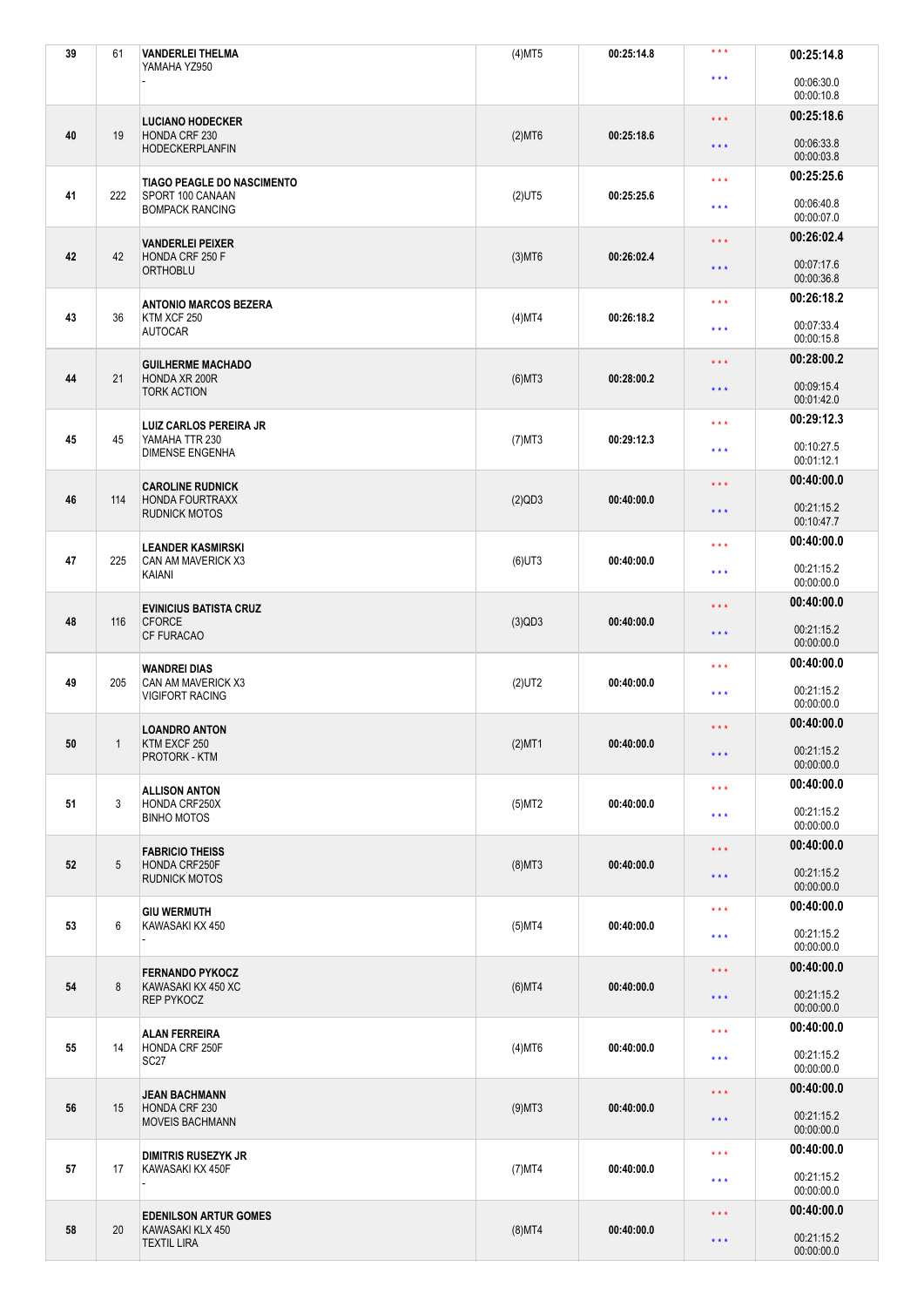| 59 | 23 | ALDO DA ROCHA JUNIOR<br>YAMAHA WR 450                              | $(3)$ MT1  | 00:40:00.0 | * * *                   | 00:40:00.0               |
|----|----|--------------------------------------------------------------------|------------|------------|-------------------------|--------------------------|
|    |    | <b>TRACK - TRANSBE</b>                                             |            |            | $\star \star \star$     | 00:21:15.2<br>00:00:00.0 |
|    |    | <b>EDER DE SOUZA</b>                                               |            |            | $\star\star\star$       | 00:40:00.0               |
| 60 | 24 | HONDA CRF 250F<br><b>JANGA MOTOD</b>                               | $(10)$ MT3 | 00:40:00.0 | $\star\star\star$       | 00:21:15.2<br>00:00:00.0 |
|    |    | <b>EDUARDO MAJCHSZAK</b>                                           |            |            | $\star \star \star$     | 00:40:00.0               |
| 61 | 25 | KAWASAKI 450XC<br><b>TOMMY DESIGN</b>                              | $(4)$ MT1  | 00:40:00.0 | * * *                   | 00:21:15.2<br>00:00:00.0 |
|    |    | <b>SANDERLEI MANINHO</b>                                           |            |            | $***$                   | 00:40:00.0               |
| 62 | 28 | <b>KTM</b><br><b>CORTECH</b>                                       | $(9)$ MT4  | 00:40:00.0 | $\star\star\star$       | 00:21:15.2<br>00:00:00.0 |
|    |    | <b>CLOVIS LIRA</b>                                                 |            |            | $\star \star \star$     | 00:40:00.0               |
| 63 | 29 | YAMAHA 250 FX<br><b>TEXTIL LIRA</b>                                | $(5)$ MT5  | 00:40:00.0 | $***$                   | 00:21:15.2<br>00:00:00.0 |
|    |    | <b>MARLON BRUNO HICKMANN</b>                                       |            |            | $\star\star\star$       | 00:40:00.0               |
| 64 | 31 | HONDA CRF 450X<br><b>JANGA MOTOS</b>                               | $(5)$ MT1  | 00:40:00.0 | $\star\star\star$       | 00:21:15.2<br>00:00:00.0 |
|    |    | <b>MARCIOANO MAFRA</b>                                             |            |            | * * *                   | 00:40:00.0               |
| 65 | 32 | YAMAHA YZ 250<br><b>CACHOPA EVENTOS</b>                            | $(6)$ MT2  | 00:40:00.0 | $\star \star \star$     | 00:21:15.2<br>00:00:00.0 |
|    |    | <b>ITAMAR RODESKI</b>                                              |            |            | $\star \star \star$     | 00:40:00.0               |
| 66 | 33 | HONDA CRF 250F                                                     | $(5)$ MT6  | 00:40:00.0 | $\star\star\star$       | 00:21:15.2<br>00:00:00.0 |
|    |    | <b>ALEXANDRE GONCALVES</b>                                         |            |            | $\star \star \star$     | 00:40:00.0               |
| 67 | 34 | KTM XCF 250<br><b>VARIANTHE HOMER</b>                              | $(10)$ MT4 | 00:40:00.0 | $\star \star \star$     | 00:21:15.2<br>00:00:00.0 |
|    | 35 | <b>ANILDO THEISS JUNIOR</b><br>KAWASAKI KLX 450<br><b>PRORALLY</b> |            | 00:40:00.0 | $\star\star\star$       | 00:40:00.0               |
| 68 |    |                                                                    | $(11)$ MT4 |            | $\star\star\star$       | 00:21:15.2<br>00:00:00.0 |
|    |    | <b>CRISTIANE BEHR</b>                                              |            |            | $***$                   | 00:40:00.0               |
| 69 | 37 | HONDA CRF 150<br><b>BEHR MOTOS</b>                                 | $(6)$ MT6  | 00:40:00.0 | * * *                   | 00:21:15.2<br>00:00:00.0 |
|    |    | <b>EDILSON EICHSTADT</b>                                           |            |            | $***$                   | 00:40:00.0               |
| 70 | 38 | HONDA CRF 250F                                                     | $(11)$ MT3 | 00:40:00.0 | $\star$ $\star$ $\star$ | 00:21:15.2<br>00:00:00.0 |
|    |    | <b>FELIPE ALEXANDRE SIMAS</b>                                      |            |            | $\star$ $\star$ $\star$ | 00:40:00.0               |
| 71 | 40 | HONDA CRF 250F                                                     | (12)MT3    | 00:40:00.0 | $\star \star \star$     | 00:21:15.2<br>00:00:00.0 |
|    |    |                                                                    |            |            | $\star\star\star$       | 00:40:00.0               |
| 72 | 41 | <b>GUSTAVO DA SILVA GUIDINI</b><br>HONDA CRF 230                   | $(13)$ MT3 | 00:40:00.0 | $\star\star\star$       | 00:21:15.2               |
|    |    | <b>SIRICROSS</b>                                                   |            |            |                         | 00:00:00.0               |
| 73 | 43 | <b>JOSUE LINCON RAYMUNDO</b><br>HONDA CRF 250F                     | $(7)$ MT6  | 00:40:00.0 | $\star \star \star$     | 00:40:00.0               |
|    |    | <b>JLOG TRANSPORTE</b>                                             |            |            | $***$                   | 00:21:15.2<br>00:00:00.0 |
| 74 | 44 | <b>LEOPOLDO RIBEIRO</b><br>HONDA CRF 250 X                         | $(6)$ MT5  | 00:40:00.0 | $\star \star \star$     | 00:40:00.0               |
|    |    | <b>PIRATRILHAS</b>                                                 |            |            | $\star\star\star$       | 00:21:15.2<br>00:00:00.0 |
|    |    | <b>MAICON ANDRE CEB</b>                                            |            |            | $\star \star \star$     | 00:40:00.0               |
| 75 | 46 | HONDA CRF 250F<br>AMG AUTOMOVEIS                                   | (12)MT4    | 00:40:00.0 | * * *                   | 00:21:15.2<br>00:00:00.0 |
|    |    | <b>MARCELO MAFRA</b>                                               |            |            | $\star\star\star$       | 00:40:00.0               |
| 76 | 47 | HONDA CRF 230<br><b>IMPORTES</b>                                   | $(14)$ MT3 | 00:40:00.0 | $\star \star \star$     | 00:21:15.2<br>00:00:00.0 |
|    |    | <b>NAZARE GUEDERT</b>                                              |            |            | $\star\star\star$       | 00:40:00.0               |
| 77 | 48 | YAMAHA YZ 250<br>CA&ACOLA IMOVEI                                   | $(13)$ MT4 | 00:40:00.0 | $\star \star \star$     | 00:21:15.2<br>00:00:00.0 |
|    |    | <b>RAFAEL ESPINDOLA</b>                                            |            |            | $\star\star\star$       | 00:40:00.0               |
| 78 | 50 | KAWASAKI KX 250F<br>PROTORK-TRANSBEN                               | $(6)$ MT1  | 00:40:00.0 | $\star\star\star$       | 00:21:15.2<br>00:00:00.0 |